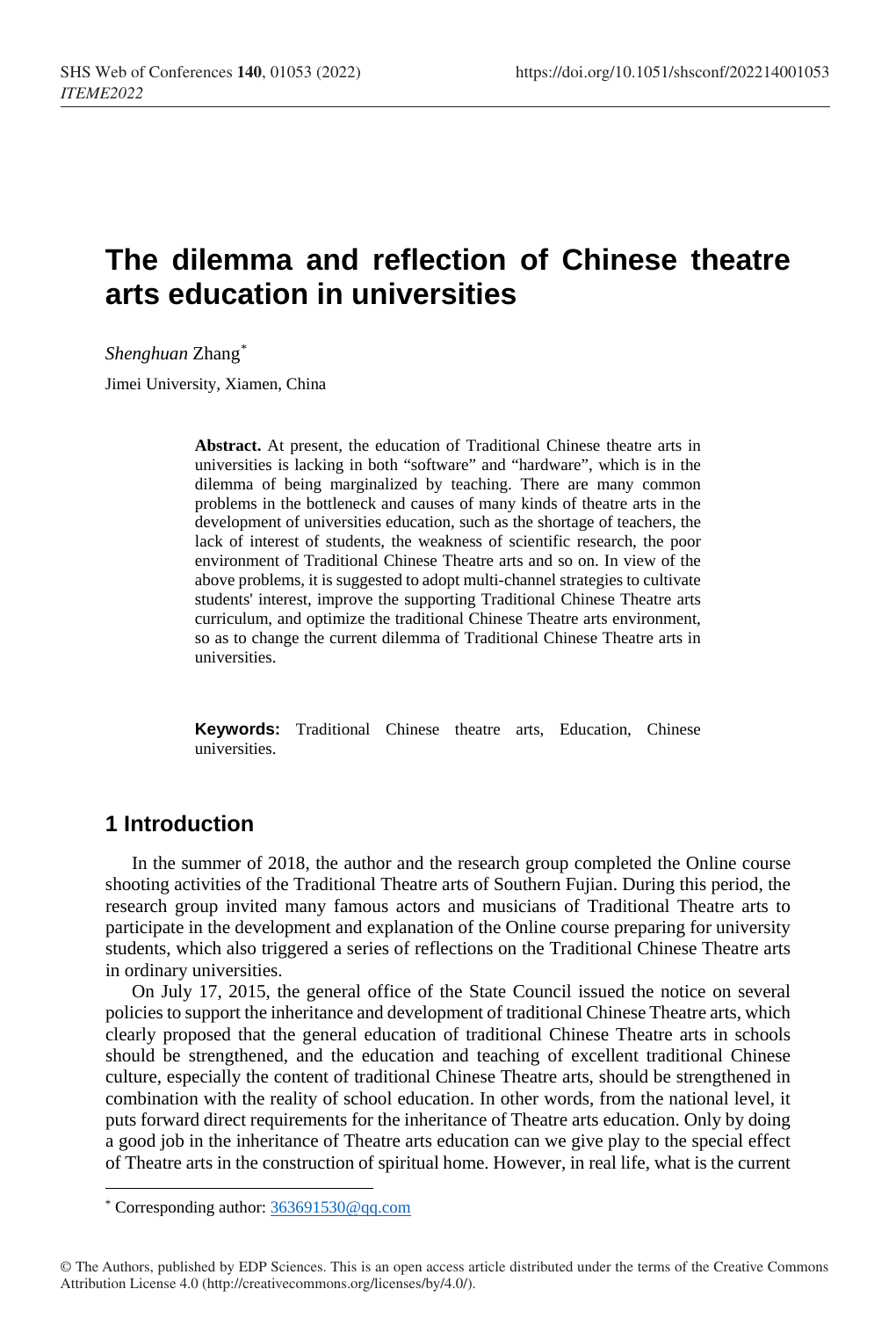situation of Theatre arts in general higher education? Is there a bottleneck? How will it develop in the future? These problems are worthy of deep thinking.

# **2 The dilemma of traditional Chinese theatre arts education in universities**

As the treasure of Chinese culture, traditional Theatre arts culture is broad and profound, and the students in universities have the responsibility of inheriting it. Under the background of promoting the overall quality education of college students in our country, traditional theatre arts education should have great achievements. However, in real life, the Theatre arts cultural literacy of contemporary college students is generally low.

In addition to the National Academy of Chinese Theatre Atrs, Shanghai Theatre Academy, Central Theater Academy, Shandong Academy of art, Inner Mongolia Academy of art and other universities with Traditional Chinese Theatre arts department, ordinary universities in China generally do not offer Traditional Chinese Theatre arts professional courses. Some schools set up Traditional Chinese Theatre arts appreciation courses in the Chinese department. Because the teachers in the Chinese Department generally lack the singing and acting skills, the corresponding recommended and introductory courses are in the majority, and the teaching method is relatively single, so it is difficult for students to feel the real charm of Chinese Theatre arts. Some universities hold Chinese Theatre arts clubs for students, but they generally lack professional tutors. Moreover, most universities do not have teaching venues such as stage or rehearsal hall, and teaching equipment such as costumes, facial makeup and props can not be fully equipped. In other words, Traditional Chinese Theatre arts Education in universities lack of "software" or "hardware", which is in the dilemma of being marginalized by teaching.

# **3 The bottleneck and reasons of the development of traditional Chinese theatre arts education in universities**

In fact, there are some common problems about the bottleneck and causes of many kinds of Chinese Theatre arts in the development of higher education.

## **3.1 Shortage of teachers**

Since the beginning of history, the social status of theatre arts practitioners is low and their education is not high. Before the founding of the people's Republic of China, most of the theatre arts practitioners were illiterate, and they taught by the way of "oral teaching ". This is the historical background of the imbalance between the supply and demand of professional teachers and teaching demand. At the end of last century, a small number of secondary theatre arts schools in China were upgraded to undergraduate universities, The lack of secondary education in traditional Chinese theatre arts has led to a shortage of students in higher professional Theatre arts universities. It is also very difficult to recruit students from the society. It is an inevitable result that a large number of high-quality theatre arts actors can not be trained. Moreover, most of professional Chinese Theatre arts universities have no major in Theatre arts Education. That is to say, the actors trained by Chinese Theatre arts universities are mainly actors from various troupes who can be assigned to higher education institutions The number of staff is relatively small.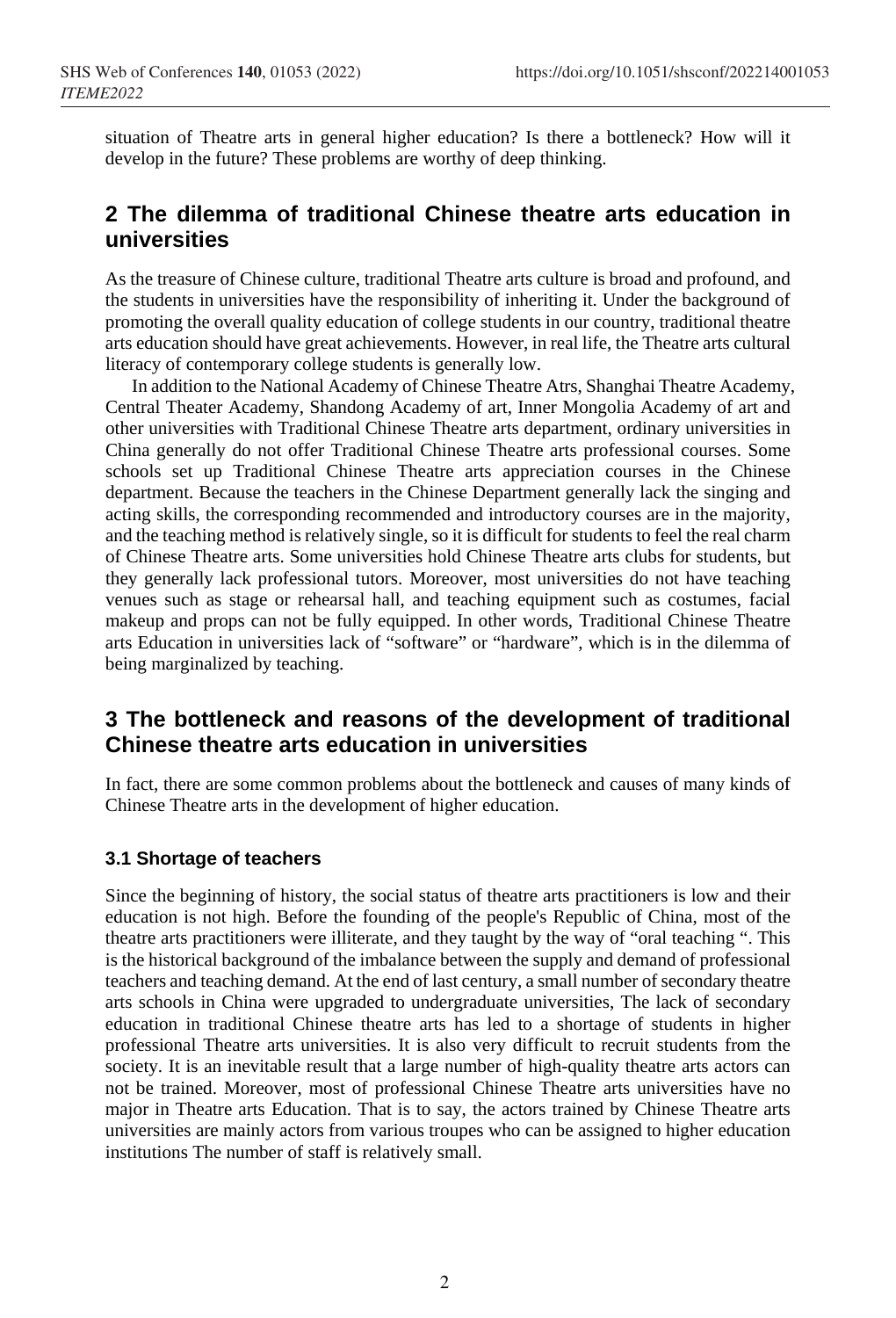## **3.2 The students are not interested**

Under the influence of modern network and media, most of Universities students are not very interested in theatre arts. To cultivate college students' cognitive and aesthetic ability of theatre arts is not only the need to improve their comprehensive quality, but also the need of the whole society to cultivate the young generation of theatre arts audience. There are three reasons why young people don't like theatre arts:

### *3.2.1 The students can't understand the traditional theatre arts singing*

Due to the need of emotional expression in the traditional Chinese theatre arts, the rhythm of many traditional theatre arts singing is slow and the tune is long, or the tone is much higher than the natural range, so young people don't like it. Moreover, the traditional theatre arts are usually sung in local dialects, which are difficult for non-native speakers to understand, so they will be rejected.

#### *3.2.2 Few high quality stage productions*

The younger generation will always be in the forefront of fashion. Traditional theatre arts is often dominated by Costume theatre arts, and few of them can reflect the thoughts and life of young people. The appreciation of historical dramas needs a certain amount of knowledge and age precipitation, and court dramas are easy to alienate universities students. A good play, such as the youth version of Peony Pavilion, directly caters to the needs of young people's love and marriage life. With love stories beyond life and death and classic theatre arts interpretation, plus the aesthetic pursuit of the screen, it has attracted the attention of many universities students and won the love and pursuit of the young generation of students. In order to attract more young people to join the ranks of drama appreciation, we should encourage them to create more ancient costumes and modern dramas with young people's life as the main line.

#### *3.2.3 The impact of internet, TV shows, pop songs, idol dramas and video games*

There is no doubt that the rich and colorful network, TV variety shows, popular songs, idol dramas and video games are more attractive to most young people than traditional theatre arts. In this regard, we should strengthen the propaganda of theatre arts media, and cultivate the young generation's cultural confidence and national pride in the inheritance of theatre arts. When they consciously safeguard the inheritance and development of national theatre arts, regard it as their own mission and are willing to participate in the appreciation of theatre arts, they can see the beauty of theatre arts.

## **3.3 The environment of theatre arts education**

One of the most important reasons for the poor education environment of traditional Chinese theatre arts is that the art of traditional Chinese theatre arts has been engraved in history with the attitude of "entertaining people". Today, with the rapid development of modern media technology and Internet, its effect of "entertaining people" is naturally incomparable and marginalized.

But as a wonderful work of art in Chinese excellent traditional culture, theatre arts is not only an entertainment, but also an important medium for people to receive education since ancient times. Not only that, the high achievements of theatre arts culture, which lasted for thousands of years, bear the ideals and wishes of the whole nation from ancient times to the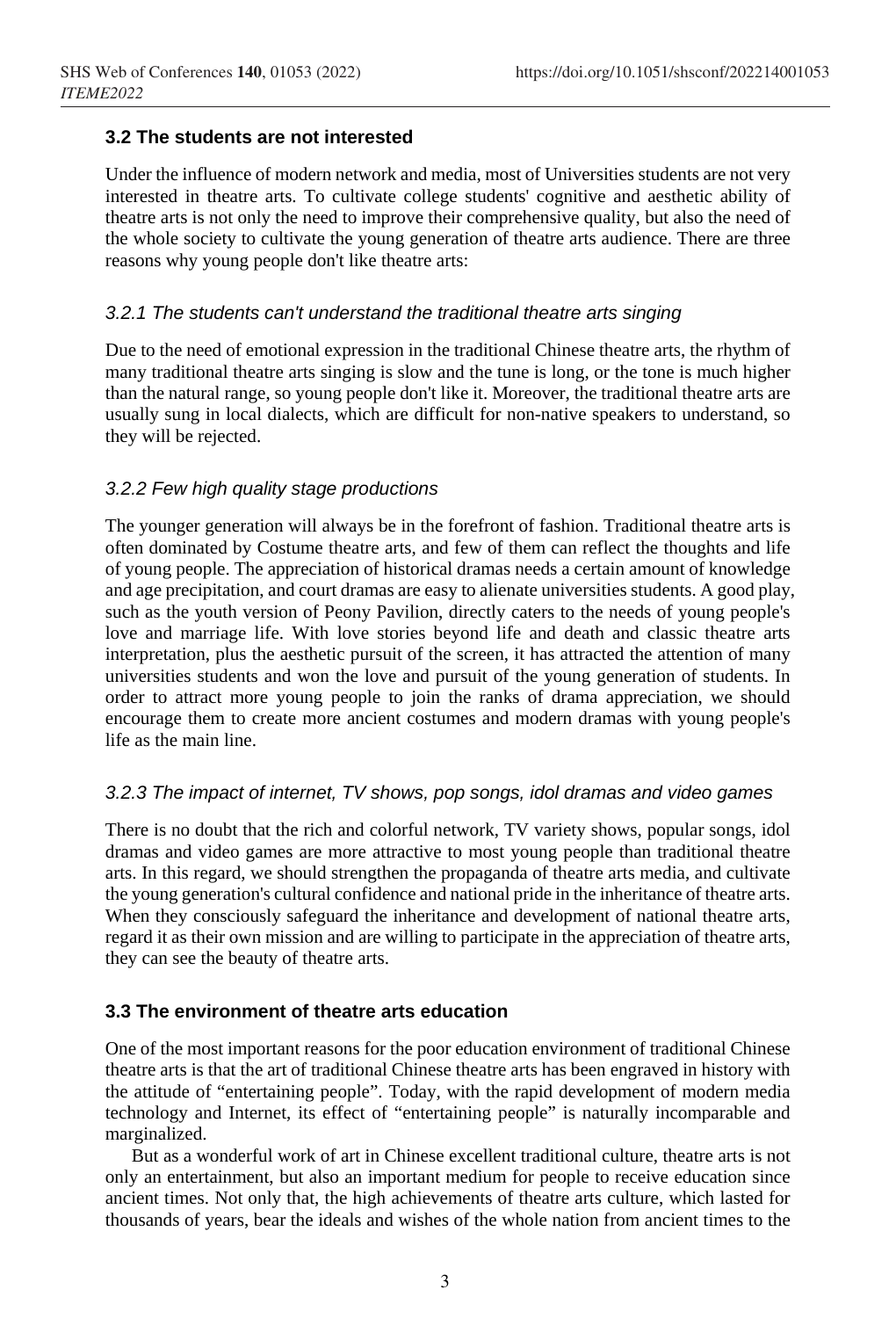present. As one of the representatives of excellent Chinese cultural tradition, its inheritance and development is an unshirkable responsibility. Therefore, only by creating a good atmosphere of Theatre arts Education in the whole society can the life of traditional theatre arts be continued.

## **3.4 The research theory of traditional Chinese theatre arts is weak**

Theory and practice have always been interdependent and promoting each other. Compared with other disciplines, the current research Theory on Chinese theatre arts is relatively weak. There are few academic journals of Chinese theatre arts, fewer high-quality articles, narrow research scope of published papers, and low total amount of scientific research achievements. To a certain extent, it limits the development of Chinese theatre arts industry, especially the education of Chinese theatre arts. Due to the weak scientific research of traditional Chinese theatre arts, it directly affects the practical link. Most of the traditional teaching methods of traditional Chinese theatre arts universities are still oral teaching, and there is no breakthrough in the teaching link. The systematic and scientific teaching mode reform needs to be further explored in the future.

# **4 Problem solving ideas**

In recent years, China has launched some policies to support the development and inheritance of traditional theatre arts, emphasizing the cultivation of national pride and cultural selfconfidence, which is of direct help to the development of traditional theatre arts education. As for the above-mentioned bottleneck problems in the development of traditional Chinese theatre arts, we can reform from the following aspects:

## **4.1 Setting up Chinese theatre arts courses in most of universities**

The compulsory course of theatre arts appreciation should be set up in the education major of universities and universities. In this way, students majoring in education can be competent for the drama appreciation and education courses in the middle, primary and young stages. The university has set a good precedent, obtained the approval of the degree Office of the State Council, set up the undergraduate and master's courses of local folk music Nanyin, set up the undergraduate and master's courses of Nanyin in musicology and master of Arts in Nanyin singing, Nanyin performance and culture Industry and Nanyin culture promotion, and achieved remarkable teaching results, which made a great contribution to the promotion and dissemination of Nanyin. If there is no condition to set up the characteristic direction of theatre arts, at least the elective course of theatre arts can be set up.

#### **4.2 Strengthen the reform of traditional Chinese theatre arts**

After the founding of the people's Republic of China, China's theatre arts reform policy of "changing theatre arts, changing people, changing system" has really made a big step forward in the cause of theatre arts. With the deepening of China's reform and opening up process, how to make the play have modern vitality and flavor, logical and literary, artistic simultaneously, and can be better accepted by universities students, is really a problem. As the most open-minded group, universities students have always been at the forefront of the times and are the best at accepting new things. There are many themes of traditional theatre arts and costume theatre arts, which can easily alienate young people living in modern fast rhythm. If universities theatre arts education can organically combine traditional and modern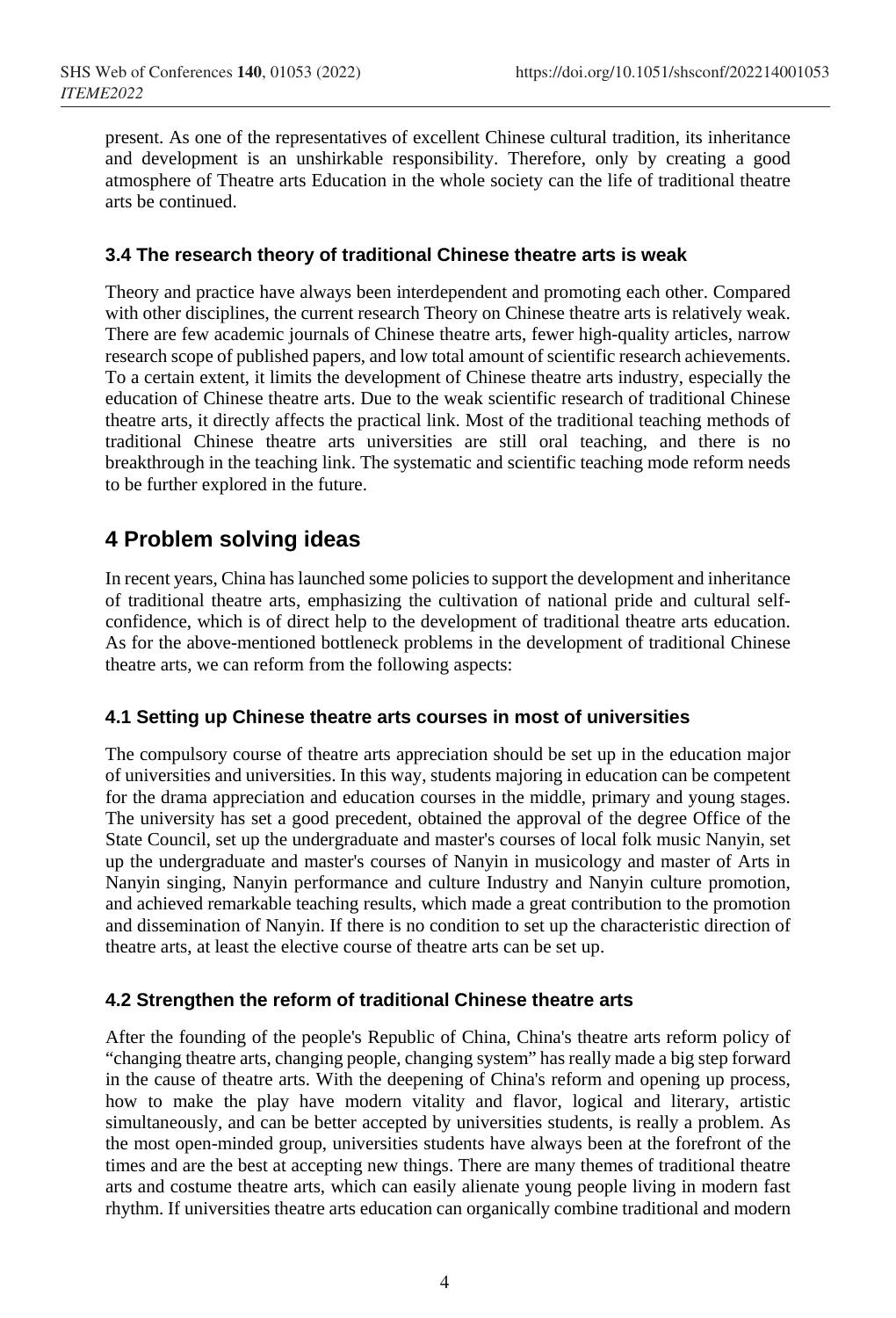elements, costume theatre arts and modern theatre arts can meet the taste of young people, teaching will achieve better teaching effect.

#### **4.3 Improve the education level of traditional Chinese theatre arts practitioners**

Since 1978, China's Theatre arts Education has made great progress, but as mentioned before, the graduates of theatre arts universities are not enough to meet the current market demand, the number of secondary theatre arts schools is small, and it is difficult to enter a higher school. In order to go to university, the graduates of Theatre arts secondary school must take part in the national cultural examination according to the current national regulations, which is a big obstacle for them. In China, the education level of theatre arts practitioners is generally low, which is an important factor for the low social evaluation of theatre arts practitioners. The author thinks that while the professional theatre arts universities strictly control the source of students, they should appropriately reduce the enrollment threshold and timely absorb the top theatre arts talents in the national, provincial and municipal theatre arts competitions. In addition, ordinary universities and universities can also recruit theatre arts talents from the society to promote the accumulation and cultivation of theatre arts talents.

#### **4.4 Promoting high quality stage productions of traditional Chinese theatre arts in universities**

In view of the fact that the students of ordinary universities and universities in China have relatively weak knowledge of theatre arts and do not understand the traditional techniques commonly used in theatre arts stage, if we can increase the interpretation and participation links of theatre arts into the campus at this stage, we can better enhance the students' understanding of theatre arts appreciation, improve their interest, meet the curiosity and participation of universities students, and cultivate their patience to appreciate theatre arts. Some theatre arts, such as Beijing Theatre arts and Kunqu Theatre arts, have been involved in campus activities for several years and achieved good results, which is worthy of promotion nationwide.

In addition, the campus community can carry out learning and promotion activities based on "ZheZiXi ". " ZheZiXi "is a small play with its own integrity, which is cut, edited, interspersed and combined from the whole book. Its main pursuit is to increase the interest of performance and the aesthetic taste of the times. It is easy to cater to the taste of young audiences. For young students, the theatre arts is easier to appreciate and learn than the whole play, which is more suitable for promotion, rehearsal and learning in universities.

#### **4.5 Setting up amateur examination of Chinese theatre arts art for the society to create a harmonious education environment of Chinese theatre arts**

The convergence of the global village makes it easy for people to ignore many precious national essence. The cultivation of national pride and inheritance responsibility is one of the important soil for the development of Theatre arts Education in universities. Without this soil, the nursery of theatre arts is difficult to thrive, and young students will not have the consciousness and self-discipline of inheritance.

It can be one of the solutions to set up Amateur Examination of theatre arts art for universities and the society. All kinds of art examination, such as piano, vocal music, erhu, pipa, etc., have entered a healthy and orderly development track in people's social life, especially in children's and youth's quality education. If the national cultural department and universities can take the lead in setting up Chinese Theatre arts grading examination and training programs, and Chinese Theatre arts can carry out grading examination activities, it